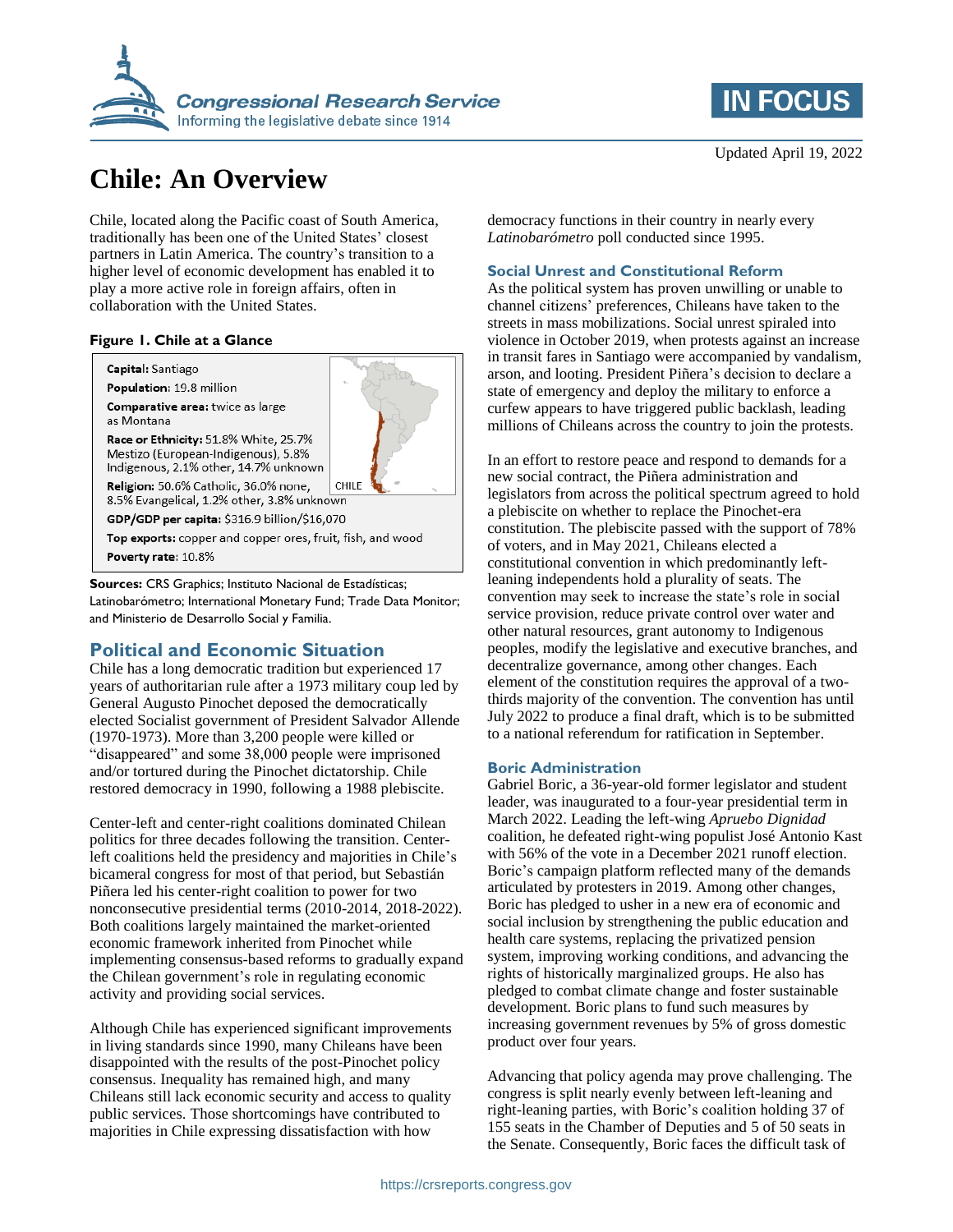negotiating legislation with centrist legislators without alienating his leftist base. Additional challenges could arise from the constitutional referendum. Whereas the approval of a new constitution could trigger early elections or require Boric to dedicate much of his term to implementation, a rejection could spur a new cycle of social unrest.

Boric also must contend with the lingering public health and economic effects of the Coronavirus Disease 2019 (COVID-19) pandemic. According to Johns Hopkins University, Chile has recorded more than 57,000 COVID-19 deaths (302 per 100,000 people) since the start of the pandemic. The country implemented one of the world's fastest vaccine rollouts, however, and nearly 92% of Chileans were vaccinated as of April 19, 2022. According to the International Monetary Fund (IMF), the pandemic contributed to a 6.1% economic contraction in 2020 but significant fiscal and monetary stimulus propelled the Chilean economy to 11.7% growth in 2021. The IMF forecasts growth will slow to 1.5% in 2022 due to the withdrawal of stimulus measures, rising inflation, and domestic and geopolitical uncertainty.

## **U.S.-Chile Relations**

Although the United States initially supported the Pinochet dictatorship, it also helped foster the restoration of democracy in Chile. Since the political transition, the United States and Chile have maintained close commercial and defense ties and worked together to promote democracy and human rights throughout the region. The Biden Administration also has sought to collaborate with Chile on shared challenges, such as the COVID-19 pandemic and recovery, climate change, and regional migration flows.

## **Trade and Investment Relations**

U.S.-Chile trade relations have grown considerably since the U.S.-Chile Free Trade Agreement entered into force in 2004 (P.L. 108-77). Total bilateral trade in goods reached \$32.4 billion in 2021, a 43% increase compared with 2020 and a 24% increase compared with 2019, according to U.S. Department of Commerce data. U.S. goods exports to Chile amounted to \$17.3 billion in 2021, with mineral fuels, machinery, and motor vehicles accounting for a majority; U.S. goods imports from Chile amounted to \$15 billion, with copper, fish, and fruit accounting for a majority.

Chile's open economy, well-developed institutions, and strong rule of law have made the country an attractive destination for investment. According to the U.S. Bureau of Economic Analysis, the accumulated stock of U.S. foreign direct investment in Chile stood at \$23 billion in 2020, with significant investments in the mining, manufacturing, and finance sectors. In comparison, the stock of Chilean foreign direct investment in the United States totaled \$3 billion. A bilateral treaty (Treaty Doc. 112-8) designed to encourage investment in both countries by preventing double taxation was ratified by Chile but has been awaiting the advice and consent of the U.S. Senate since 2012. The Senate Foreign Relations Committee reported the treaty favorably with two reservations and one declaration in April 2022.

U.S. and Chilean trade policies have diverged somewhat over the past five years as the United States has adopted

more protectionist policies. In 2017, the Trump Administration withdrew from the Trans-Pacific Partnership trade agreement, which had been signed a year earlier by the United States, Chile, and 10 other countries in the Asia-Pacific region. Chile worked with the other signatories to save the agreement, helping to forge a revised Comprehensive and Progressive Agreement for Trans-Pacific Partnership in 2018. The Chilean congress has yet to ratify the agreement, however, and President Boric has called for the agreement to be considered within the framework of the new constitution, once it is finalized.

The United States and Chile also have differed on relations with China, which is Chile's top trade partner and accounts for 34% of Chile's total trade (double the U.S. share). Chile signed an agreement on the Belt and Road Initiative in 2018, upgraded its free-trade agreement with China in 2019, and joined the China-backed Asian Infrastructure Investment Bank in 2021. U.S. officials have expressed concerns about Chile's ties to China, warning that Chinese investment often fosters corruption and that using Chinese equipment in the country's fifth-generation (5G) telecommunications network could compromise Chile's national security, intellectual property, and data privacy. Some Chilean legislators have sought to limit the influence of Chinese state-owned companies in strategic sectors, but Chile has yet to restrict such investments.

### **Foreign Affairs and Defense Cooperation**

Chile has supported various regional peace and security efforts over the past decade. It was one of the top contributors to the U.N. Stabilization Mission in Haiti and helped facilitate the peace process in Colombia. Chile also has supported efforts to restore democracy in Venezuela and foster development in Central America. The United States and Chile maintain a High-Level Bilateral Political Consultative Mechanism to coordinate on security cooperation, human rights, and other topics of mutual concern. They also work together under the U.S.-Chile Trilateral Development Cooperation Initiative to jointly implement foreign aid projects in other countries.

The Biden Administration has expressed interest in collaborating with the new Chilean government on issues of mutual concern, such as promoting an equitable recovery from the COVID-19 pandemic and addressing climate change. The Administration also has sought to reinforce U.S.-Chilean cooperation on democracy and human rights issues and irregular migration. According to U.N. data, approximately 448,000 Venezuelans and 237,000 Haitians have migrated to Chile over the past decade, some of whom subsequently have sought entry into the United States.

In FY2021, the United States provided \$455,000 in International Military Education and Training (IMET) aid to Chile to enhance Chile's peacekeeping activities, strengthen the capabilities of the Chilean armed forces, and improve interoperability with U.S. forces. The United States also transferred two C-130 Hercules aircraft, valued at \$24 million, to Chile in 2021. The Biden Administration has requested \$450,000 of IMET aid for Chile in FY2023 (FY2022 allocations are not yet available).